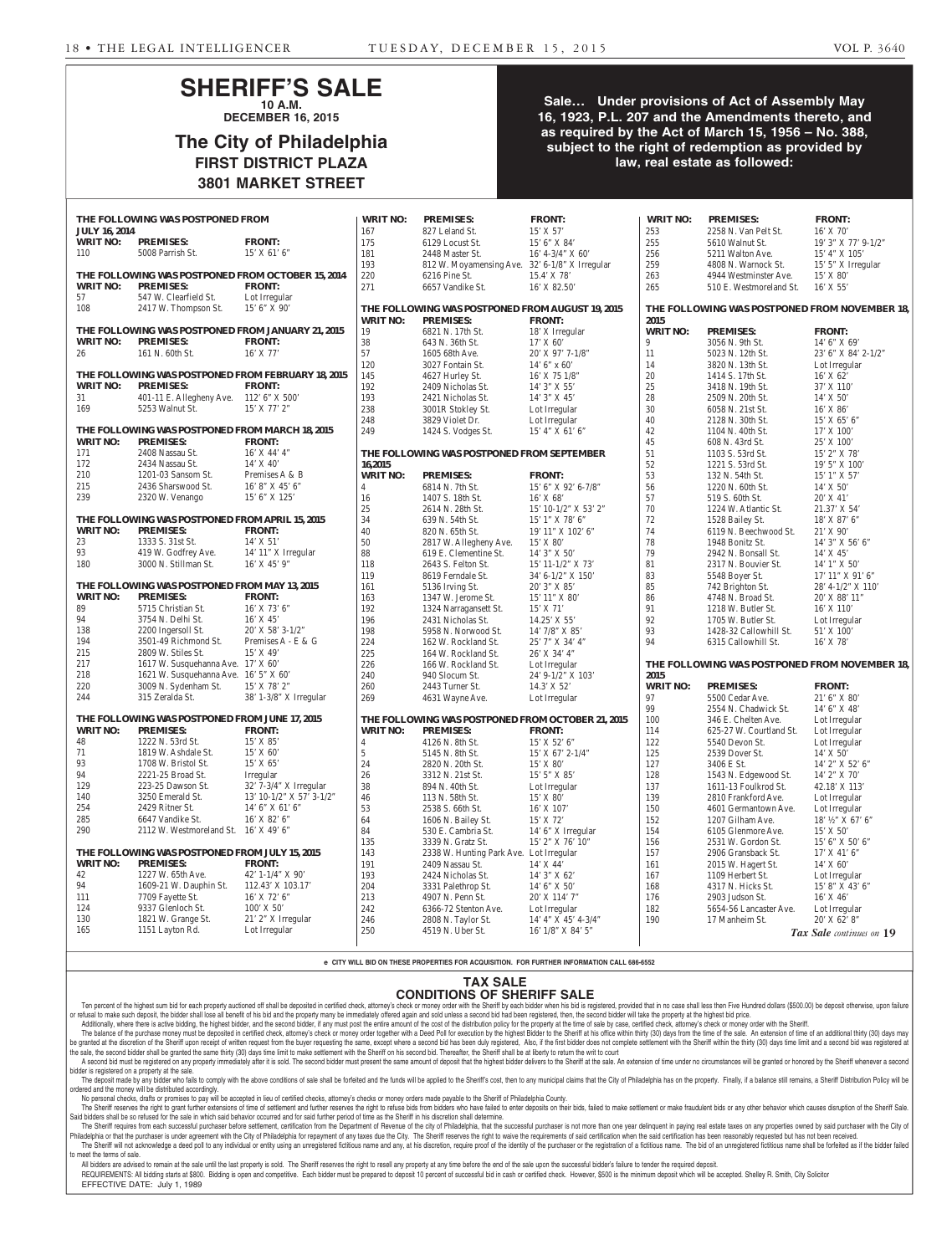*Tax Sale continued from* **18**

#### **SHERIFF'S SALE 10 A.M.**

**DECEMBER 16, 2015**

## **The City of Philadelphia FIRST DISTRICT PLAZA 3801 MARKET STREET**

**Sale… Under provisions of Act of Assembly May 16, 1923, P.L. 207 and the Amendments thereto, and as required by the Act of March 15, 1956 – No. 388, subject to the right of redemption as provided by law, real estate as followed:**

| 192                      | <b>PREMISES:</b>                            | <b>FRONT:</b>            | <b>WRIT NO:</b> | <b>PREMISES:</b>                       | <b>FRONT:</b>             | <b>WRIT NO:</b> | <b>PREMISES:</b>                        | <b>FRONT:</b>        |
|--------------------------|---------------------------------------------|--------------------------|-----------------|----------------------------------------|---------------------------|-----------------|-----------------------------------------|----------------------|
|                          | 514 Manheim St.                             | 32' X 130'               | 28              | 238 N. Alden St.                       | $14'$ x $77'$             | 90              | 836 E. Hilton St.                       | 14' 3" X 50'         |
| 200                      | 1005 W. Medary Ave.                         | Lot Irregular            | 29              | <b>STAY</b>                            | <b>STAY</b>               | 91              | 46 N. Hirst St.                         | 14' 3" X 64'         |
| 206                      | 1718 N. Newkirk St.                         | $14'1''$ X 49'           | 30              | 2349 E. Allegheny Ave.                 | 15' 4" X 69'              | 92              | 1638 E. Hunting Park Ave. 16' X 83'     |                      |
| 212                      | 4329 Orchard St.                            | Lot Irregular            | 31              | 5814 Alter St.                         | $16'$ X 63' 6"            | 93              | 2525 W. Hunting Park Ave. Lot Irregular |                      |
| 213                      | 1005 W. Orleans St.                         | $13'7''$ X 45'           | 32              | 606 Arbutus St.                        | 80' X 120'                | 94              | 1829-41 E. Huntingdon St. Lot Irregular |                      |
| 214                      | 5759 Osage Ave.                             | 14' 3" X 65'             | 33              | 1210 W. Atlantic St.                   | 16' X 70'                 | 95              | 2630-32 W. Huntingdon St. 36' X 100'    |                      |
| 216                      | 7053 Paschall Ave.                          | 15' 4" X Lot Irregular   | 34              | 1333 Barringer St.                     | 25' X 110' 6"             | 96              | 1920 W. Indiana Ave.                    | Lot Irregular        |
| 217                      | 1539 E. Pastorius St.                       | 17' 10'' X 88'           | 35              | 6330 Baynton St.                       | 32' X 166' 1/4"           | 97              | 459 E. Indiana Ave.                     | 15' 11" X 81'        |
| 219                      | 19 N. Paxon St.                             | 16' X 112'               | 36              | <b>STAY</b>                            | <b>STAY</b>               | 98              | 5835 Jackson St.                        | 16' 2-1/2" X 47'     |
| 222                      | 738 E. Price St.                            | 19' X 100' 1-1/2"        | 37              | 9490 Blue Grass Road                   | LOT IRREGULAR             | 99              | 2822-24 Jasper St.                      | LOT IRREGULAR        |
| 231                      | 1815 W. Sedgley Ave.                        | 661' X 144'              | 38              | 2437 N. Bouvier St.                    | 14' 1" X 50'              | 100             | 1220-30 Kenilworth St.                  | Lot Irregular        |
| 232                      | 2323-25 W. Sedgley Ave.                     | 37' 6" X 51' 2"          | 39              | 447 W. Bringhurst St.                  | 23' X 100'                | 101             | <b>STAY</b>                             | <b>STAY</b>          |
| 234                      | 1614 Sellers St.                            | Lot Irregular            | 40              | 300 W. Bristol St.                     | Lot Irregular             | 102             | 6658 Keystone St.                       | <b>LOT IRREGULAR</b> |
| 237                      |                                             | 15' 6''  X 80'           |                 | 1314-16 N. Broad St.                   | 74' X 200'                | 103             |                                         | 24' X 70'            |
| 238                      | 3814 N. Smedley St.<br>2715 E. Somerset St. | 18' 3" X 47'             | 41<br>42        | 1414-38 Brown St.                      |                           | 104             | 2927 Kip St.                            | 16' 2" X 68' 6"      |
|                          |                                             |                          |                 |                                        | Lot Irregular             |                 | 3516 Kip St.                            |                      |
| 241                      | 4552 Stiles St.                             | 20' X 100'               | 43              | 6135 Callowhill St.                    | $16'$ X 75'               | 105             | 11026 Knights Road                      | Lot Irregular        |
| 242                      | 2952 N. Stillman St.                        | 14' 1" X 45' 9"          | 44              | 5922 Carpenter St.                     | 18' 4" X 106'             | 106             | 9280 Krewstown Road                     | Lot Irregular        |
| 246                      | 3322 N. Sydenham St.                        | $15'$ X 58' $10''$       | 45              | 1701-15 W. Cayuga St.                  | LOT IRREGULAR             | 107             | <b>STAY</b>                             | <b>STAY</b>          |
| 248                      | 1531 Tasker St.                             | $16'$ X 56' 5/100"       | 46              | 5038 Cedar Ave.                        | 19' 6" X 110'             | 108             | 3310 W. Lehigh Ave.                     | LOT IRREGULAR        |
| 260                      | 5125 Wakefield St.                          | Lot Irregular            | 47              | 6009 Cedarhurst St.                    | 16' X 75'                 | 109             | 1643 Lewis St.                          | Lot Irreg            |
| 261                      | 49 E. Walnut Ln.                            | Lot Irregular            | 48              | 2935 Chalmers Ave.                     | 89' X 55'                 | 110             | 6721 Limekiln Pike                      | $16'3''$ X 67' 6"    |
| 262                      | 5136 Walnut St.                             | $15'$ X 90'              | 49              | 4930 Chancellor St.                    | 19' X 64'                 | 111             | 6102 Lindbergh Boulevard 16' X 68' 6"   |                      |
| 269                      | 739 E. Willard St.                          | 14' 11" X 50'            | 50              | 2011 Chelten Ave.                      | 15'4" X 87'               | 112             | 1315 S. Lindenwood St.                  | $16'$ X 62' 6"       |
| 270                      | 1321 S. Wilton St.                          | 16' X 56'                | 51              | 5639 Chester Ave.                      | 15' 10-1/2" X 82'         | 113             | 1400 Lindley Ave.                       | 30' 4" X IRREG       |
| 271                      | 1616 W. Wingohocking St. 15' X 58' 10"      |                          | 52              | 5927 Chester Ave.                      | 15' 1/4" X 95'            | 114             | 13470 Lindsay St.                       | 75' X 140'           |
| 272                      | 5369-7 Wingohocking Height Irregular        |                          | 53              | 1901 W. Clearfield St.                 | Lot Irregular             | 115             | 1925 E. Lippincott St.                  | 14' X IRREG          |
| 273                      | 450 Winona St.                              | $16'$ X $100'$           | 54              | 2204 E. Clearfield St.                 | 13' X 49'                 | 116             | 2072 E. Lippincott St.                  | 13' 10" X 48'        |
| 274                      | 2836 W. Wishart St.                         | 14' X 38'                | 55              | 2031 Cobbs Creek Parkway Lot Irregular |                           | 117             | 1950 E. Logan St.                       | LOT IRREGULAR        |
| 276                      | 7044 Woodland Ave.                          | $25'$ X $100'$           | 56              | 140 W. Colona St.                      | $18'$ X 36'               | 118             | 710-20 N. Marshall St.                  | LOT IRREGULAR        |
|                          |                                             |                          | 57              | <b>POSTPONED</b>                       | <b>POSTPONED</b>          | 119             | <b>STAY</b>                             | <b>STAY</b>          |
| <b>DECEMBER 16, 2015</b> |                                             |                          | 58              | 2533 N. Corlies St.                    | 14' 2-1/2" X 50'          | 120             | 1851 N. Marston St.                     | 14' X 42'            |
|                          |                                             |                          | 59              | 534 W. Cornwall St.                    | $14'$ X 48'               | 121             | 1825 N. Marston St.                     | 14' 1" X 42'         |
| <b>SHERIFF'S SALE</b>    |                                             |                          |                 |                                        |                           |                 |                                         |                      |
|                          |                                             |                          |                 | <b>POSTPONED</b>                       | <b>POSTPONED</b>          |                 |                                         |                      |
|                          | <b>PREMISES:</b>                            | <b>FRONT:</b>            | 60              | <b>POSTPONED</b>                       | <b>POSTPONED</b>          | 122             | 2518 N. Marston St.                     | 15' X 70'            |
| <b>WRIT NO:</b>          |                                             |                          | 61              |                                        |                           | 123             | 3323 N. Marston St.                     | 16' 4" X 55' 6"      |
|                          |                                             |                          | 62              | 2620 Deacon St.                        | $14'$ X 50'               | 124             | 3317 Mascher St.                        | $14'$ X 50'          |
|                          | 2426 N. 03rd St.                            | 25' X 62' 9"             | 63              | POSTPONED                              | <b>POSTPONED</b>          | $125\,$         | 5528 Matthews St.                       | $16'$ x $50'$        |
| $\overline{2}$           | <b>POSTPONED</b>                            | <b>POSTPONED</b>         | 64              | 400 Durfor St.                         | $16'$ X 52'               | 126             | 1437 W. Mayfield St.                    | 15' X 51.32'         |
| $\mathfrak{Z}$           | 4822 N. 07th St.                            | $15'$ 6-1/2" X 70'4-1/2" | 65              | <b>STAY</b>                            | <b>STAY</b>               | 127             | 513 Mc Kean St.                         | 16' X 66'            |
| $\overline{4}$           | <b>POSTPONED</b>                            | <b>POSTPONED</b>         | 66              | 5651 Elliott St.                       | 15' X 62'                 | 128             | 467 Mechanic St.                        | 14' 4" X 45' 6"      |
| 5                        | 3300-30 09th St.                            | Premises A & B           | 67              | 8163 Erdrick St.                       | LOT IRREGULAR             | 129             | 1958 Medary Ave.                        | $15'$ X 97'          |
| 6<br>$\overline{7}$      | 2135 N. 10th St                             | 15'X Irreg               | 68              | 1315 W. Erie Ave.                      | 15.50' X 120'             | 130             | 2853 Memphis St.                        | 14' 5" X 64' 3-3/4"  |
|                          | <b>STAY</b>                                 | <b>STAY</b>              | 69              | <b>STAY</b>                            | <b>STAY</b>               | 131             | 119 N. Millick St.                      | 15' 2" X 62' 6"      |
| $\,8\,$                  | <b>POSTPONED</b>                            | POSTPONED                | 70              | <b>POSTPONED</b>                       | <b>POSTPONED</b>          | 132             | 1615 Mohican St.                        | 15' 11" X 85'        |
| 9                        | <b>STAY</b>                                 | <b>STAY</b>              | 71              | 3832 Folsom St.                        | 14' X 80'                 | 133             | 1631 Mount Vernon St.                   | 18' X 118' 2"        |
| 10                       | 2645 N. 18th St.                            | Lot Irregular            | 72              | 3923 Folsom St.                        | Lot Irreg                 | 134             | 4840 Mulberry St.                       | $22'$ 1-3/4" X 80"   |
| 11                       | POSTPONED                                   | <b>POSTPONED</b>         | 73              | POSTPONED                              | <b>POSTPONED</b>          | 135             | 1714 N. Newkirk St.                     | 14' 1" X 49'         |
| 12                       | <b>STAY</b>                                 | <b>STAY</b>              | 74              | 4800 N. Franklin St.                   | 15' X 61'                 | 136             | 1821 N. Newkirk St.                     | 15' X 59'            |
| 13                       | 1810 N. 21st St.                            | $16.50'$ X 85'           | 75              | 2038-40 N. Front St.                   | 40' X 109'                | 137             | <b>STAY</b>                             | <b>STAY</b>          |
| 14                       | 2439 N. 25th St.                            | 16' X 83' 7"             | 76              | 2205 Fuller St.                        | 24' 10" X 104'            | 138             | 5952 N. Norwood St.                     | 14' 7/8" X 85'       |
| 15                       | 2301 N. 26th St.                            | $15'$ 11-1/2" X 58' 9"   | 77              | 1832-46 Germantown Ave. Premises A-E   |                           | 139             | 2422 W. Oakdale St.                     | $14'$ 2" X 55'       |
| 16                       | 1640 S. 28th St.                            | $17'$ 4" X 53'           | 78              | 2813 Germantown Ave.                   | 18' X 105'                | 140             | 2348 N. Opal St.                        | Lot Irregular        |
| 17                       | 2539 N. 31st St.                            | 15.50' X 65.50'          | 79              | <b>STAY</b>                            | <b>STAY</b>               | 141             | 2020 N. Orianna St.                     | 14' X 42' 6"         |
| 18                       | 1107 N. 40th St.                            | 15' 8" X 70'             | 80              | 6107 Glenmore Ave.                     | 15' X 50'                 | 142             | 1738 Orthodox St.                       | $14'$ X 61' 6"       |
| 19                       | 705 N. 43rd St.                             | 16' 1/4" X 93'           | 81              | 3333 N. Gratz St.                      | Lot Irregular             | 143             | 6219 Osage Ave.                         | Lot Irregular        |
| 20                       | 417 N. 50th St.                             | 15' X 72'                | 82              | 6249 N. Gratz St.                      | $16'$ X 75'               | 144             | 5210 Overbrook Ave.                     | $100'$ X $100'$      |
| 21                       | 1647 S. 55th St.                            | 15' X 65'                | 83              | 5423 Grays Ave.                        | LOT IRREGULAR             | 145             | 2037 W. Oxford St.                      | 15' 4" X IRREG       |
| 22                       | 1520 S. 58th St.                            | 22' 8-3/8" X IRREG       | 84              | 4151 Greene St.                        | 17' 11-1/2" X 80'         | 146             | 1921 W. Pacific St.                     | 15' X IRREG          |
| 23                       | 528 S. 59th St.                             | $16'$ X $80'$            | 85              | 4427 Greene St.                        | $15'$ 5/8" X 55' 6"       | 147             | 1937 Page St.                           | $15'$ X 60'          |
| 24                       | <b>STAY</b>                                 | <b>STAY</b>              | 86              | 551 N. Gross St.                       | 14' X 82'                 | 148             | 2921 N. Park Ave.                       | $15'$ X 66'          |
| 25                       | 3246-66 S. 61st St.                         | 200' X 300'              | 87              | 2402 E. Harold St.                     | 14' X 38' 10"             | 149             | <b>STAY</b>                             | <b>STAY</b>          |
| 26                       | 250 W. Abbottsford Ave.                     | Lot Irreg                | 88              | 153 E. Herman St.                      | 40' X 95'                 | 150             | 5420-28 Paschall Ave.                   | Lot Irregular        |
| 27                       | 1313 Adams Ave.                             | Lot Irreg                | 89              | 1209 W. Hilton St.                     | $15'$ X $104'$ 3- $1/8''$ | 151             | 6440-44 Paschall Ave.                   | LOT IRREGULAR        |

**e CITY WILL BID ON THESE PROPERTIES FOR ACQUISITION. FOR FURTHER INFORMATION CALL 686-6552**

## **TAX SALE**

**CONDITIONS OF SHERIFF SALE**

Ten percent of the highest sum bid for each property auctioned off shall be deposited in certified check, attorney's check or money order with the Sheriff by each bidder when his bid is registered, provided that in no case or refusal to make such deposit, the bidder shall lose all benefit of his bid and the property many be immediately offered again and sold unless a second bid had been registered, then, the second bidder will take the prope Additionally, where there is active bidding, the highest bidder, and the second bidder, if any must post the entire amount of the cost of the distribution policy for the property at the time of sale by case, certified chec

The balance of the purchase money must be deposited in certified check, attorney's check or money order together with a Deed Poll for execution by the highest Bidder to the Sheriff at his office within thirty (30) days fro be granted at the discretion of the Sheriff upon receipt of written request from the buyer requesting the same, except where a second bid has been duly registered. Also, if the first bidder does not complete settlement wit the sale, the second bidder shall be granted the same thirty (30) days time limit to make settlement with the Sheriff on his second bid. Thereafter, the Sheriff shall be at liberty to return the writ to court

A second bid must be registered on any property immediately after it is sold. The second bidder must present the same amount of deposit that the highest bidder delivers to the Sheriff at the sale. An extension of time unde bidder is registered on a property at the sale.

The deposit made by any bidder who fails to comply with the above conditions of sale shall be forfeited and the funds will be apolied to the Sheriff's cost, then to any municipal claims that the City of Philadelphia has on ordered and the money will be distributed accordingly.

No personal checks, drafts or promises to pay will be accepted in lieu of certied checks, attorney's checks or money orders made payable to the Sheriff of Philadelphia County. The Sheriff reserves the right to grant further extensions of time of settlement and further reserves the right to refuse bids from bidders who have failed to enter deposits on their bids, failed to make settlement or make Said bidders shall be so refused for the sale in which said behavior occurred and for said further period of time as the Sheriff in his discretion shall determine.

The Sheriff requires from each successful purchaser before settlement, certification from the Department of Revenue of the city of Philadelphia, that the successful purchaser is not more than one year delinquent in paying Philadelphia or that the purchaser is under agreement with the City of Philadelphia for repayment of any taxes due the City. The Sheriff reserves the right to waive the requirements of said certification when the said cert The Sheriff will not acknowledge a deed poll to any individual or entity using an unregistered fictitious name and any, at his discretion, require proof of the identity of the purchaser or the registration of a fictitious o meet the terms of sale.

All bidders are advised to remain at the sale until the last property is sold. The Sheriff reserves the right to resell any property at any time before the end of the sale upon the successful bidder's failure to tender the REQUIREMENTS: All bidding starts at \$800. Bidding is open and competitive. Each bidder must be prepared to deposit 10 percent of successful bid in cash or certified check. However, \$500 is the minimum deposit which will be EFFECTIVE DATE: July 1, 1989